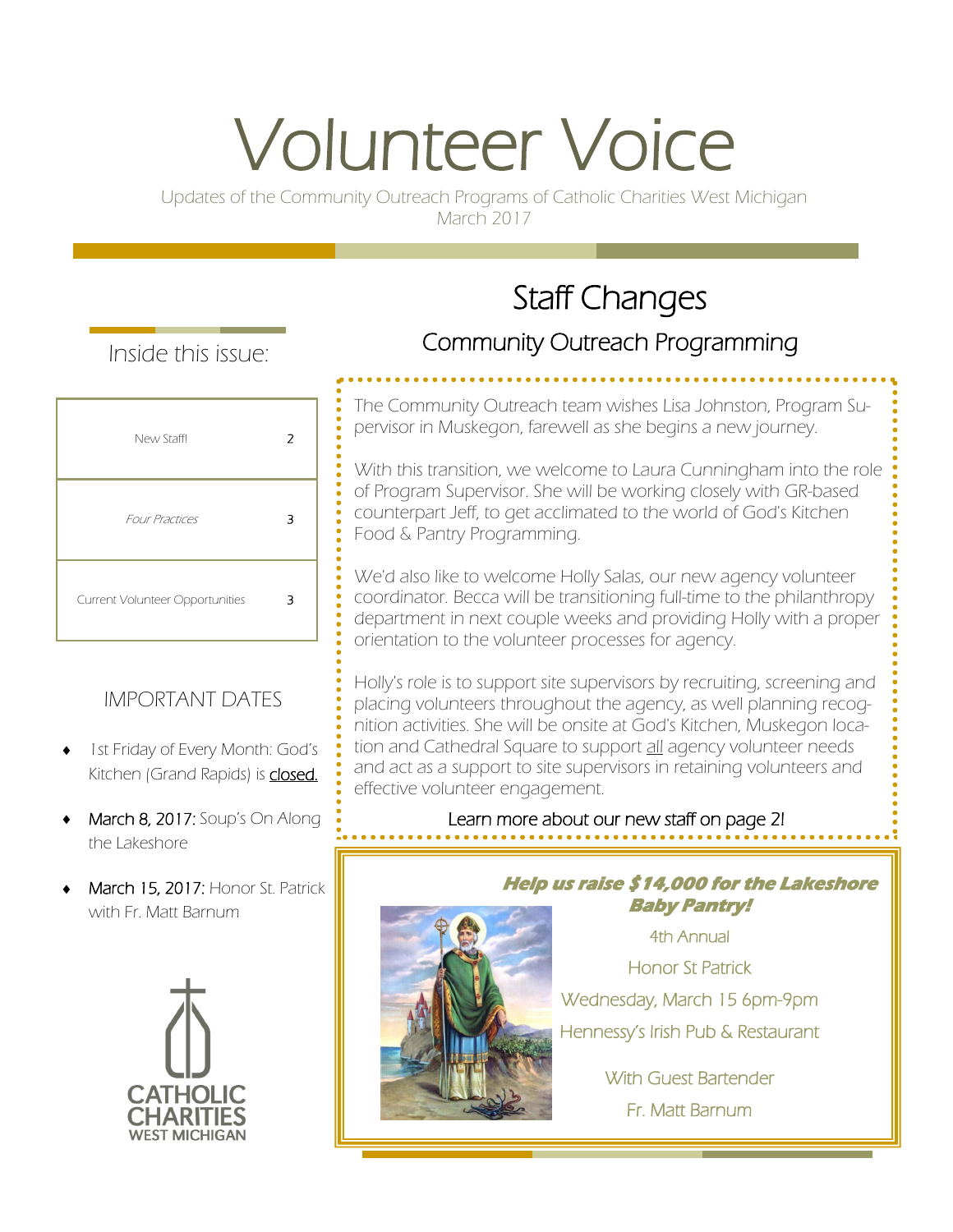## Welcome Holly Salas and Laura Cunningham!

Get to know our new staff members:

Holly Salas CCWM's new Volunteer Coordinator.

"I like to travel, hike, kayak, camp and play Frisbee with my dog, Nova. I also frequent the farmer's market and love to cook healthy meals."

"I'm super eco-friendly, so you'll probably witness an actual glass jar or two as a water bottle. I play the ukulele, some guitar, sing and draw + paint."

"I'm looking forward to getting to know the volunteers well, forming lasting friendships, and making the volunteer experience here enjoyable and memorable!"

#### Laura Cunningham CCWM's

new Program Supervisor in Muskegon

"I am married to Alex we have six children. We enjoy travel, specifically we LOVE Tennessee. We love being outdoors - Hiking, Geocaching, the beach anything we can do with our kids. We love antiquing Mostly just finding really cool stuff we can re-purpose. Over the past couple years I have discovered a love for repurposing and refinishing furniture and other items."



"Most recently I worked for the Department of Corrections as a Corrections Shift Supervisor and have been there for 9 years. While there, I enjoyed fundraising and participating in The Law Enforcement Torch Run for Special Olympic, and enjoyed working with other local agencies on purposeful fundraising and charity events."

"What I look forward to most, is being involved in our community, being in a position where I feel I can make a difference or an impact in a positive way. I look forward to working collaterally with others at CCWM, other agencies and individuals to provide for our community."



## Soup's On Along the Lakeshore! 2017

Start Time: 6PM Date: March 8, 2017 Location: Trillium Events Center 17246 Van Wagoner Rd Spring Lake, Michigan 49456 Ticket Price: \$40 per person

Learn more and purchase tickets at soupsonforall.org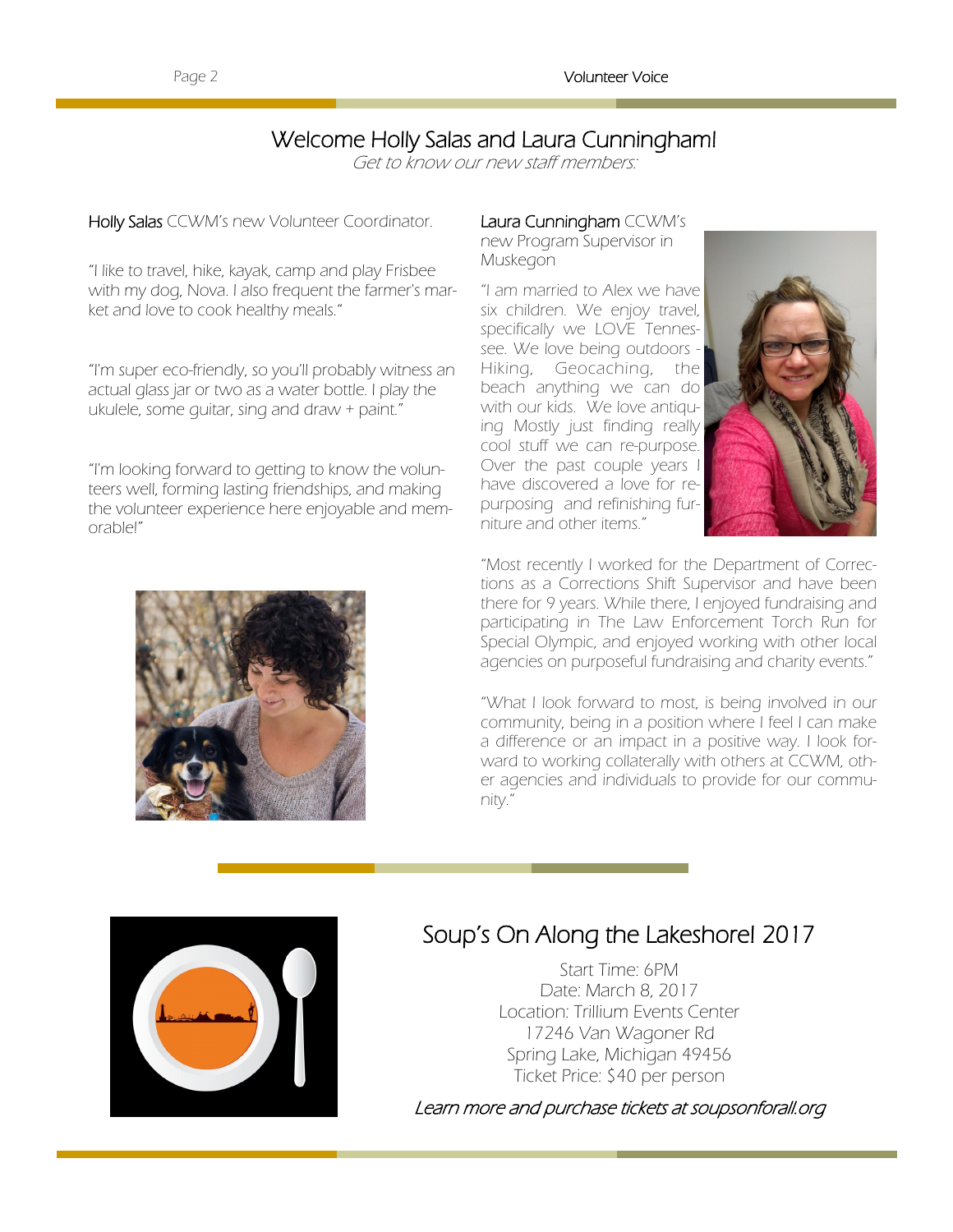## Four Practices which can help make parish social ministry vibrant and effective

#### By Jack Jezreel, USCatholic.org

Source: http://www.uscatholic.org/articles/201403/best-practices-charity-and-justice-28549

#### 1: All For One

Communities of Salt and Light, the U.S. bishops' 1993 document on parish social ministry, makes the case that social mission is not the responsibility of a handful of parishioners who often feel isolated, misunderstood, or even eyed suspiciously by the rest of the parish. The work of social ministry compassion made real in direct service, advocacy, community organizing, and sacrificial giving—is the work of the parish, the entire parish.



To that end, everything in the parish must be embedded with the message

of mission: preaching, teaching, adult education, youth ministry, children's catechesis, everything. As a religious educator, I am all too aware of how adult formation has often considered Catholic social teaching and social mission to be a kind of extracurricular afterthought.

In other words, what happens (or not) in the parish will determine what happens (or not) beyond the parish. If we prepare people for the works of charity and justice in all that we do, then we can expect an abundant harvest of workers. Not only will we see that our action is enhanced by being rooted in faith and prayer, but we will also see our faith and prayer deepened by the insights and experience of engaged discipleship.

Next Month: There's a large body of work to be done

## Current Agency Volunteer Needs

God's Kitchen (13+): Most days are in need of additional volunteers and groups, from 11am-3pm.

Food Pantry (Muskegon) (13+): Fridays are currently in need of more volunteers. Tuesday, Thursday and/or Fridays from 9:30AM-12PM. We are in GREAT need of additional volunteer shoppers to assist guests as they make selections from our food pantry, assist with administrative tasks, and greet incoming clients to the pantry.

Host a Bowl Painting Party: We are in need of volunteers to paint bowls that are given to quests at our benefit events that support God's Kitchen Food and Pantry Programming. We provide all materials (brushes, paints, bowls, etc) This is our most flexible opportunity – do it on your own time!